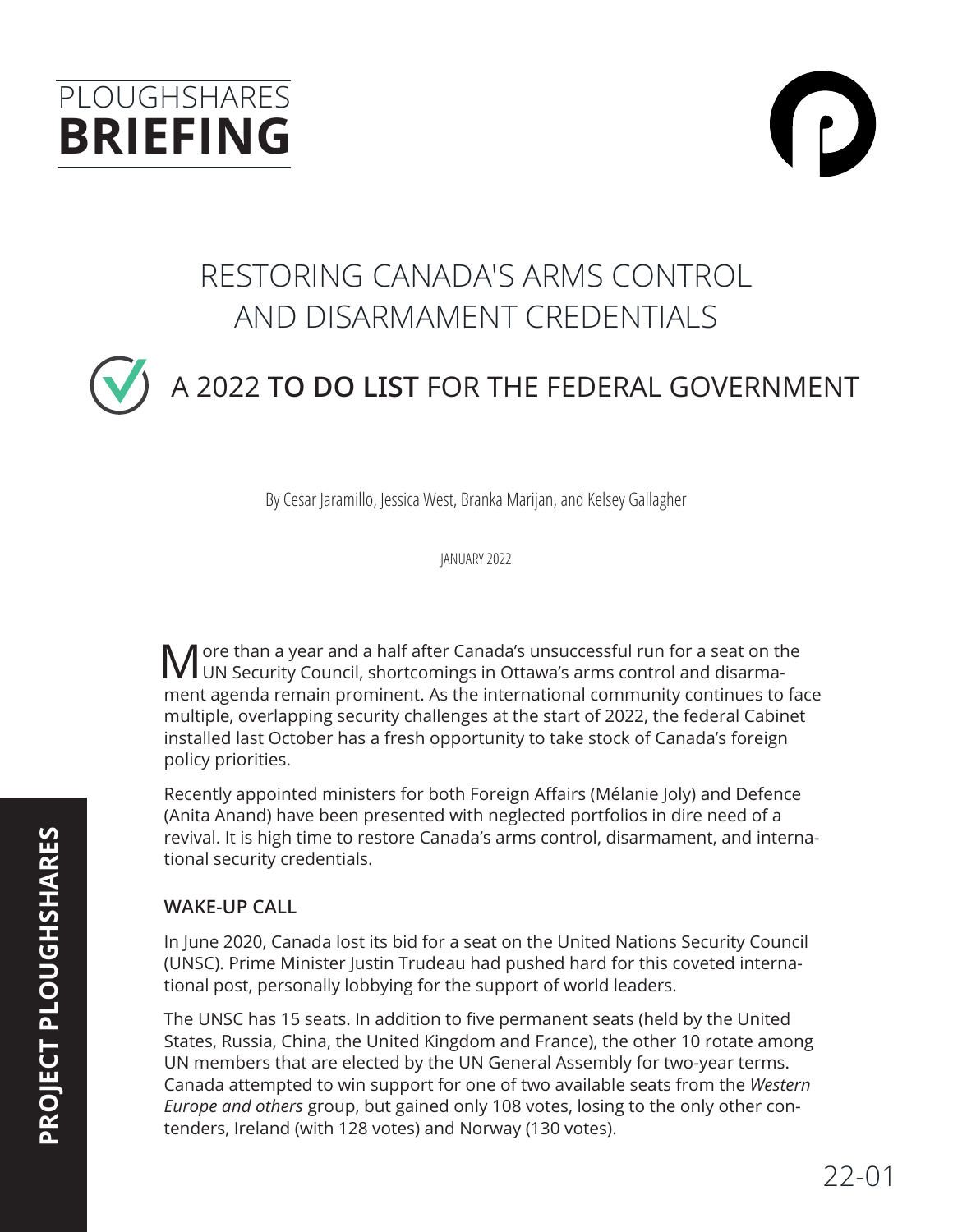While there were factors at play in the UNSC election that Canada could not control, its spotty record on arms control, disarmament, and international security surely worked against it. The record of Ireland's and Norway's security policies is instructive.

Ireland is widely regarded as a champion of humanitarian disarmament initiatives and has for some time been a leader of a multilateral effort to develop a political declaration on the protection of civilians from explosive weapons in armed conflict. Norway was an early supporter of multilateral efforts toward the Treaty on the Prohibition of Nuclear Weapons. Last December the Norwegian foreign ministry announced that the country will attend the treaty's first Meeting of States Parties as an observer, becoming the first NATO member to confirm its participation.

### **A WORLD UNDER THREAT**

The Doomsday Clock maintained by *The Bulletin of the Atomic Scientists* represents the world's vulnerability to man-made global catastrophe. This year the clock remained at 100 seconds to midnight—or Doomsday—for the third year in a row. It has never been closer.

Chief among these threats is the existence of nuclear weapons. Nuclear-weapon states and many of their allies, including Canada, continue to endorse nuclear deterrence as a legitimate, even necessary, security doctrine.

*On some files, Canada has functioned as a spoiler, aligning its policies with military allies, even when they conflict with multilateral efforts to meet some of the world's most pressing challenges.* 

As the vast social, scientific and economic benefits to humanity of outer space applications expand, the sustainability of this critical domain continues to face critical challenges. Key among them: no clear norms are in place today to prevent an arms race in outer space. Worrying developments—including the testing of anti-satellite weapons (ASATs) threaten to normalize the militarization of this critical domain.

The rapid advancement of emerging military technologies is both pushing and testing legal and ethical boundaries that protect us all. Although not yet deployed, fully autonomous weapons systems or killer robots, which could select targets and employ lethal force with no human involvement, are under development.

Unscrupulous arms transfers continue to play a direct role in the violation of human rights, the perpetuation of autocratic regimes, and the exacerbation of armed conflict. Arms manufacturers and exporters, such as Canada, are facing increased scrutiny over their export decisions and the extent to which they are effectively complying with domestic and international arms controls.

More than 20 years after the UN Security Council first adopted the resolution on the Pro-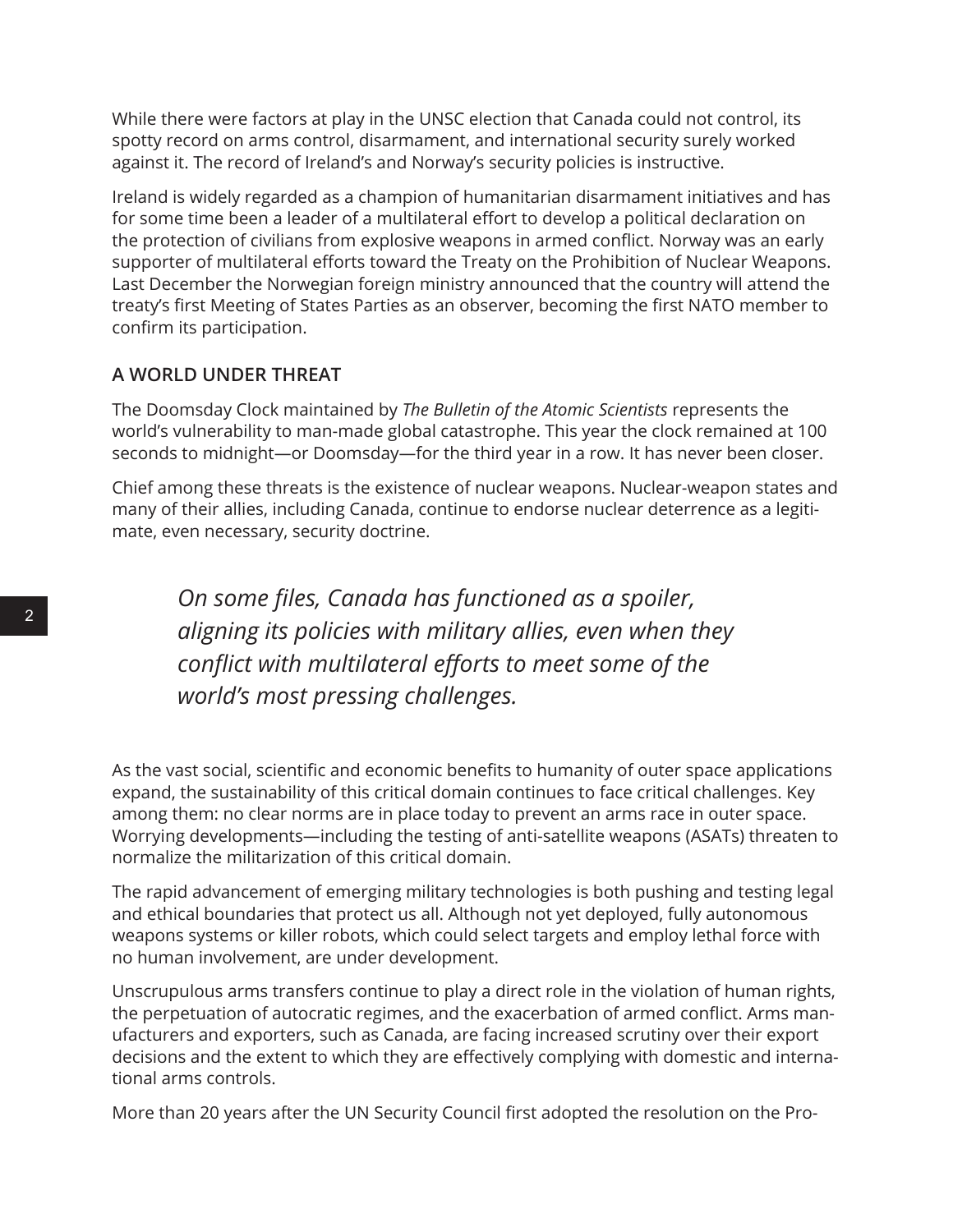tection of Civilians in Armed Conflict, and more than 70 years after the enactment of the last of the Geneva Conventions, the international community has yet to adequately respond to and prevent some of the most injurious manifestations of armed conflict. With civilians bearing the brunt of contemporary warfare, the development of robust new standards that protect the lives and livelihoods of noncombatants must become both a policy priority and a humanitarian imperative.

As an affluent middle power, Canada is well positioned to engage constructively and proactively on all of these and other important matters. However, the nature of Canada's recent engagement on many multilateral security issues leaves a lot to be desired. At best, it is not pulling its weight in the most effective ways possible. On some files, Canada has functioned as a spoiler, aligning its policies with military allies, even when they conflict with multilateral efforts to meet some of the world's most pressing challenges.

### **TOP PRIORITIES**



### THE CONTEXT

The existence of nearly 14,000 nuclear weapons constitutes a clear and present threat to global security. They continue to form a cornerstone of national security policy for many states, even those without nuclear weapons. Within the North Atlantic Treaty Organization (NATO), to which Canada belongs, a nuclear-weapon state can make its weapons available to alliance members. Currently, virtually every state that possesses nuclear weapons is spending copious amounts of money modernizing their arsenals, thereby indefinitely delaying the journey to abolition.

The current global nuclear disarmament regime is also threatened by, inter alia, unstable strategic relations between Russia and the United States (and, more generally, between Russia and NATO), ongoing challenges to the pursuit of a Mideast zone free of weapons of mass destruction, and North Korea's nuclear weapons program.

The last Review Conference of the Nuclear Non-Proliferation Treaty (NPT), held in 2015, failed to reach consensus on an outcome document, typically seen as a minimum measure of success. This failure indicated the profound inadequacies of the global nuclear disarmament and nonproliferation regime. The 2020 Review Conference, delayed by the COVID-19 pandemic and now scheduled for August 2022, may be the most challenging since the NPT entered into force almost half a century ago.

The adoption (July 2017) and subsequent entry into force (January 2021) of the Treaty on the Prohibition of Nuclear Weapons (TPNW) have come to embody the frustration of the majority of the world's countries with policies and actions that perpetuate nuclear weapons.

Canada's official position is similar to the one held by virtually all states: it supports the eventual elimination of nuclear weapons. Yet it continues to endorse the nuclear deter-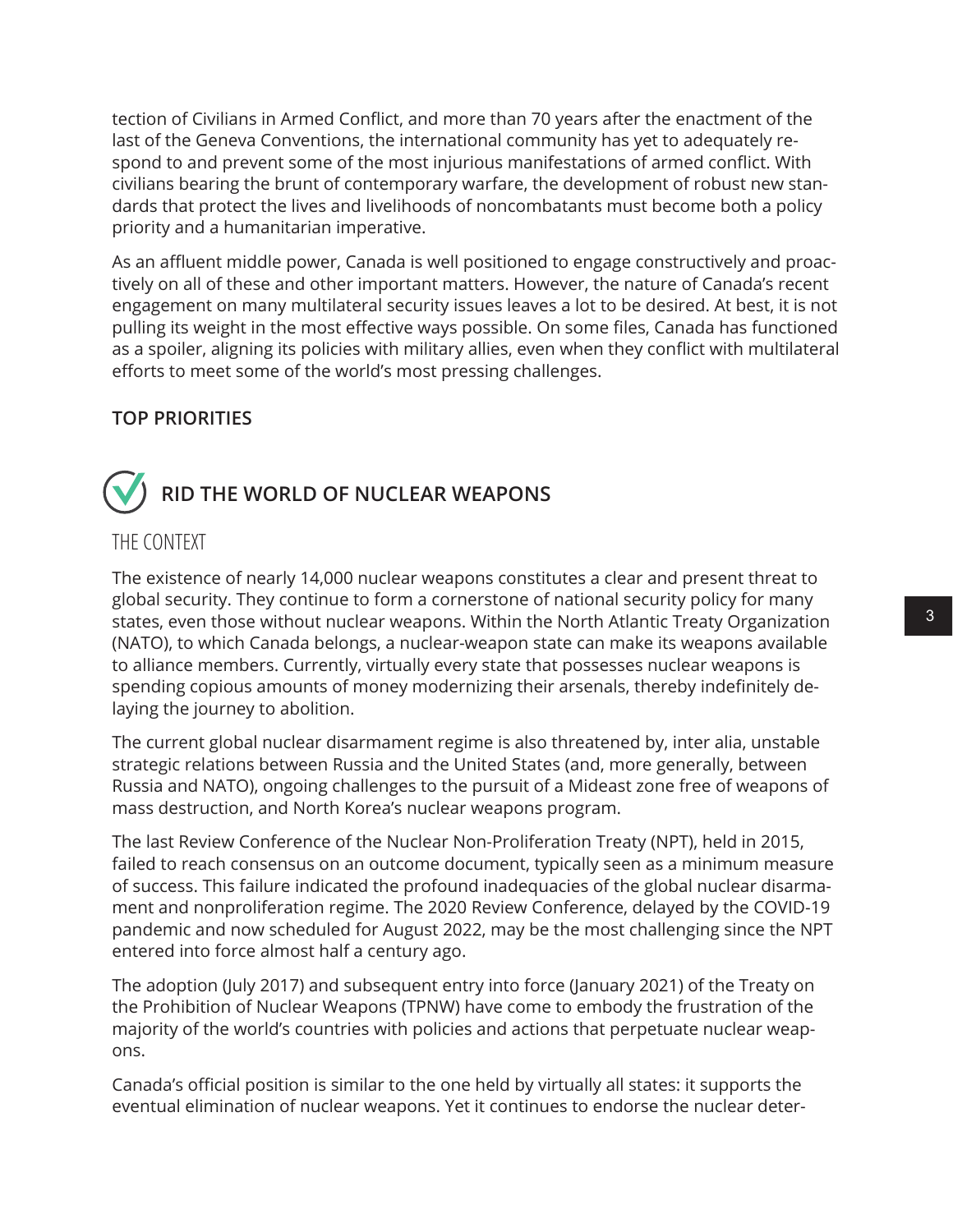rence doctrine of nuclear-weapon states, even as the multilateral policy landscape on which nuclear disarmament negotiations occur is being reshaped. Like most NATO members, Canada boycotted multilateral negotiations on the TPNW.

Canada and its nuclear-armed allies continue to insist on a "step-by-step" process that has only succeeded in stalling nuclear abolition. Steps include the entry into force of the Comprehensive Test Ban Treaty, which some of these same states have failed to ratify, and the negotiation of a Fissile Material Cut-Off Treaty at the Conference on Disarmament, which has been deadlocked for more than 20 years.

### WHAT CANADA SHOULD DO

- Prioritize nuclear disarmament in the mandates of the Foreign and Defence ministers and participate constructively in the 2022 NPT Review Conference.
- Implement the 2018 recommendation of the House of Commons Standing Committee on National Defence that Canada take "a leadership role within NATO in beginning the work necessary for achieving the NATO goal of creating the conditions for a world free of nuclear weapons."
- Attend the first Meeting of States Parties of the TPNW as an observer and take the necessary measures to become a state party.
- Work with partners in the 15-member Stockholm Initiative to advance the series of "stepping stones" to reduce nuclear risks and the role of nuclear weapons in security doctrines; support efforts to salvage the Joint Comprehensive Plan of Action (Iran nuclear deal); and consider alternatives to the Conference on Disarmament as a forum to develop a multilateral treaty to regulate fissile materials.
- Liaise with civil society nuclear disarmament experts and engage regularly with the nongovernmental sector on eliminating nuclear weapons.



### THE CONTEXT

The prevention of an arms race in outer space (PAROS) has been a priority of the international community, including Canada, for four decades, but there has been little progress on arms control measures that would preserve outer space as a peaceful domain free of weapons. As a result, an arms race has bubbled beneath the surface and now threatens to boil over.

The development of counterspace capabilities is escalating and proliferating. Interference with satellites, including the jamming of satellite communications and dazzling of their sensors, is rampant.

Four states (Russia as recently as November 15, 2021) have demonstrated a hit-to-kill anti-satellite capability using ground-based weapons systems. These weapons tests not only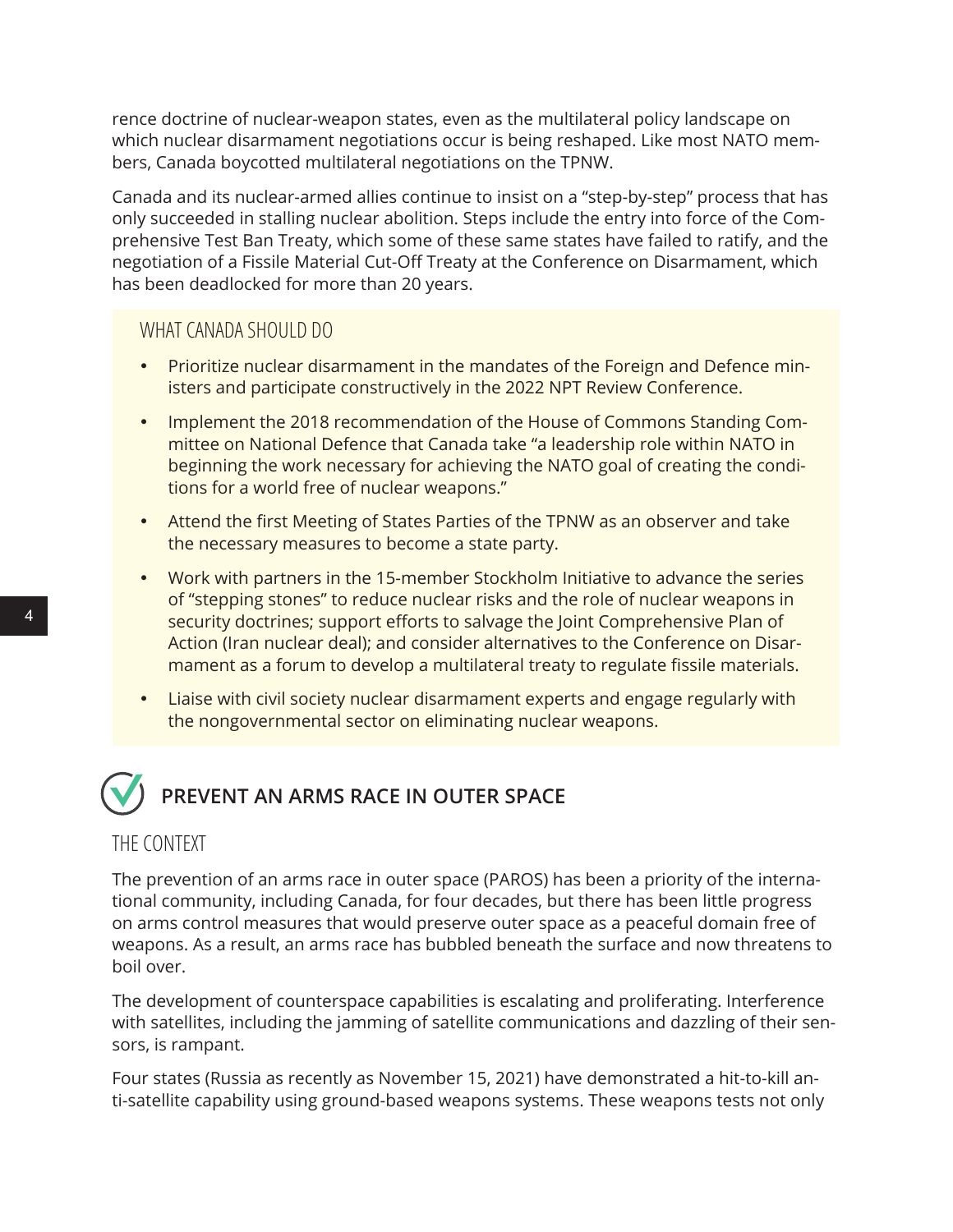demonstrate the ability and possible intent to threaten essential space systems of competitors and adversaries but cause environmental and humanitarian harm through the creation of debris that indiscriminately threatens all space objects.

There is evidence of accelerating development of other anti-satellite capabilities, such as directed energy weapons, and the orbiting of anti-satellite capabilities in space is a real possibility. As well, several states have created new military units dedicated to warfighting operations in space.

A reason for cautious optimism can be found in a new initiative by the United Kingdom to start a dialogue on norms of behaviour in space. Thirty states plus the European Union and nine nongovernmental and international organizations submitted briefs that detailed the behaviours or activities that seem threatening and reassuring, as well as opportunities to find common ground. This dialogue is set to continue in 2022 at an Open-Ended Working Group.

### WHAT CANADA SHOULD DO

- Call for a moratorium on the testing of kinetic ASAT weapons and support international efforts to develop a legally binding ban.
- Engage actively in the Open-Ended Working Group on norms of behaviour in space.
- Promote the peaceful use of outer space and denounce all rhetoric that views space as a warfighting domain at all relevant domestic and international forums.
- Involve civil society in discussions on the strategic, environmental, and humanitarian risks of warfighting and the use of weapons against space systems to inform future international arms control efforts.

# **EFFECTIVELY REGULATE THE ARMS TRADE**

### THE CONTEXT

Every day, civilians are killed, injured, displaced, subjected to sexual violence, and faced with other abuses due to the uncontrolled flow of weapons. The international arms trade, which accounts for about one per cent of global trade but about half of all corrupt transactions, is at once deadly, destabilizing, and notoriously unregulated.

The Arms Trade Treaty (ATT) is the first binding international framework that aims to comprehensively regulate the trade and transfer of conventional weapons as a way to contribute to *international and regional peace, security, and stability and so reduc[e] human suffering*. By January 2022, 110 states had fully ratified the treaty.

After years of advocacy by civil society and the Canadian peace and disarmament movement, Canada acceded to the ATT on September 17, 2019. While the accession was a major step forward, implementation has fallen far short of treaty obligations. In December 2018,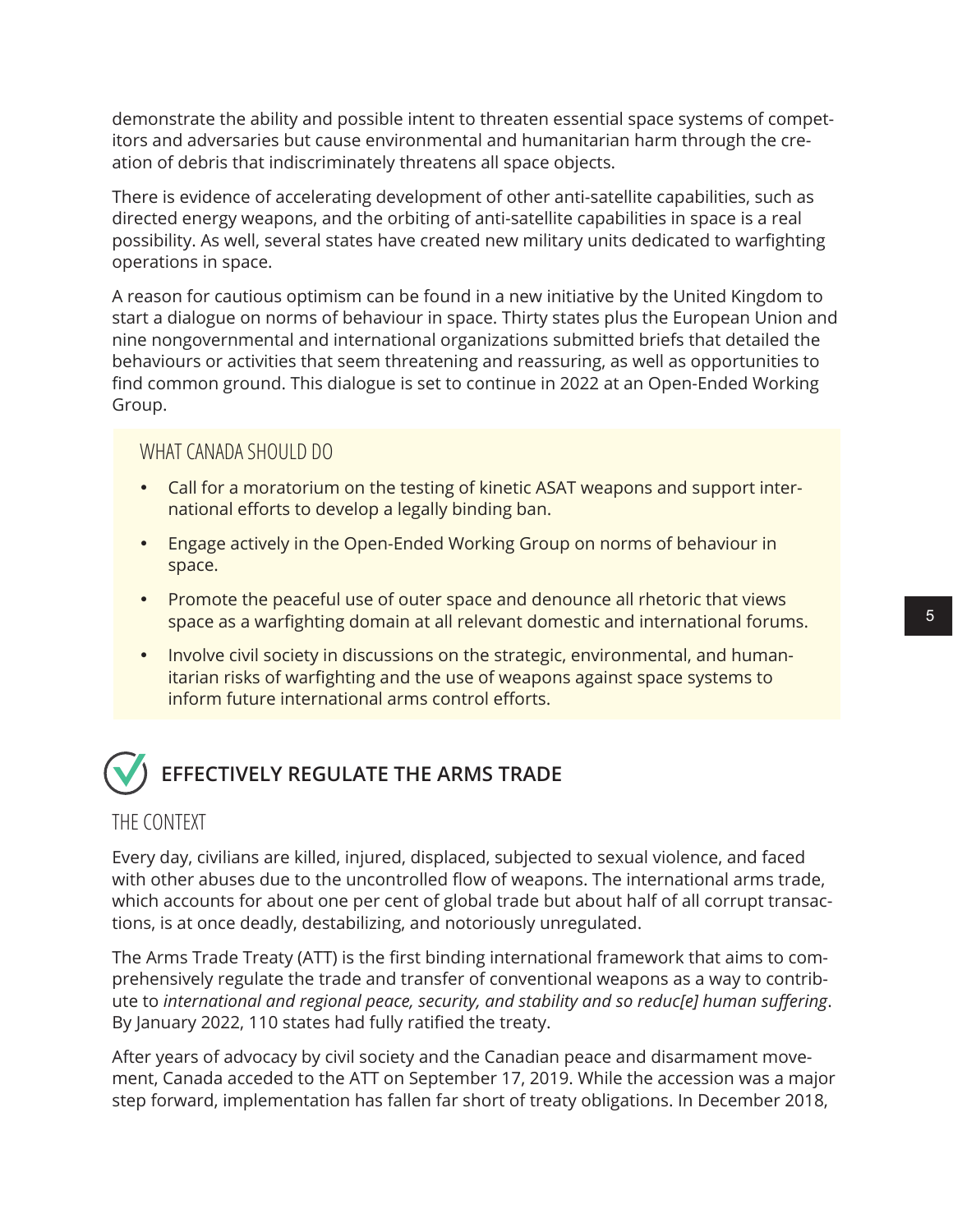the Canadian Parliament passed Bill C-47, the legislation that permitted accession to the ATT. However, it did not respond to key provisions of the treaty and failed to rectify existing faults in Canada's Export and Import Permits Act (EIPA) that did not meet ATT requirements. For example, under the ATT, export permits are not to be granted if there is a "substantial risk" that weapons will be misused. However, no definition of "substantial risk" is currently included in the EIPA.

As well, most Canadian arms exports to the United States, the largest consumer of Canadian weapons, are not regulated through the licensing of conventional export permits. As a result, they are not subject to the standardized risk assessment and are not reported by the Canadian government. This loophole violates key obligations under the ATT.

Again, some government agencies and departments are free from export regulations. The Department of National Defence (DND) clearly states that it is not subject to any arms controls and that the Canadian military, like many other national militaries, is free to sell or donate surplus military goods to allied countries outside of the standard regulatory channels. This practice is inconsistent with Article 5 of the ATT, which calls for controls to be implemented in a consistent and non-discriminatory manner.

In perhaps its most egregious misstep, Canada continues to export weapons valued well in excess of a billion dollars each year to Saudi Arabia, a country that is actively at war in Yemen where it stands accused of breaching international humanitarian law. Canada has also recently exported weapons to most other members of the Saudi-led coalition in Yemen, including the United Arab Emirates, Kuwait, Qatar, Egypt, and Jordan. However, under Article 7 of the ATT, Canada cannot export weapons when there is a substantial risk that such transfers might be used to facilitate serious human rights abuses – as is the case with Saudi Arabia and its allies in the war in Yemen.

### WHAT CANADA SHOULD DO

- Incorporate fully all provisions of the Arms Trade Treaty, particularly those found in Articles 6, 7, and 11, into the EIPA. The EIPA must also be updated to include a universally accepted definition of "substantial risk."
- Revoke all arms export permits to belligerents in Yemen.
- Remove existing regulatory and reporting loopholes for all military exports to the United States.
- Harmonize export licensing across all government bodies for all relevant military goods.
- Establish a subcommittee of the House of Commons Standing Committee on Foreign Affairs and International Development to monitor export controls; and an independent advisory panel of experts, which would include civil society organizations, that would review best practices by ATT State Parties on arms exports.
- Institute standardized post-shipment verification measures that can detect the diversion of Canadian weapons and build trust with importing parties.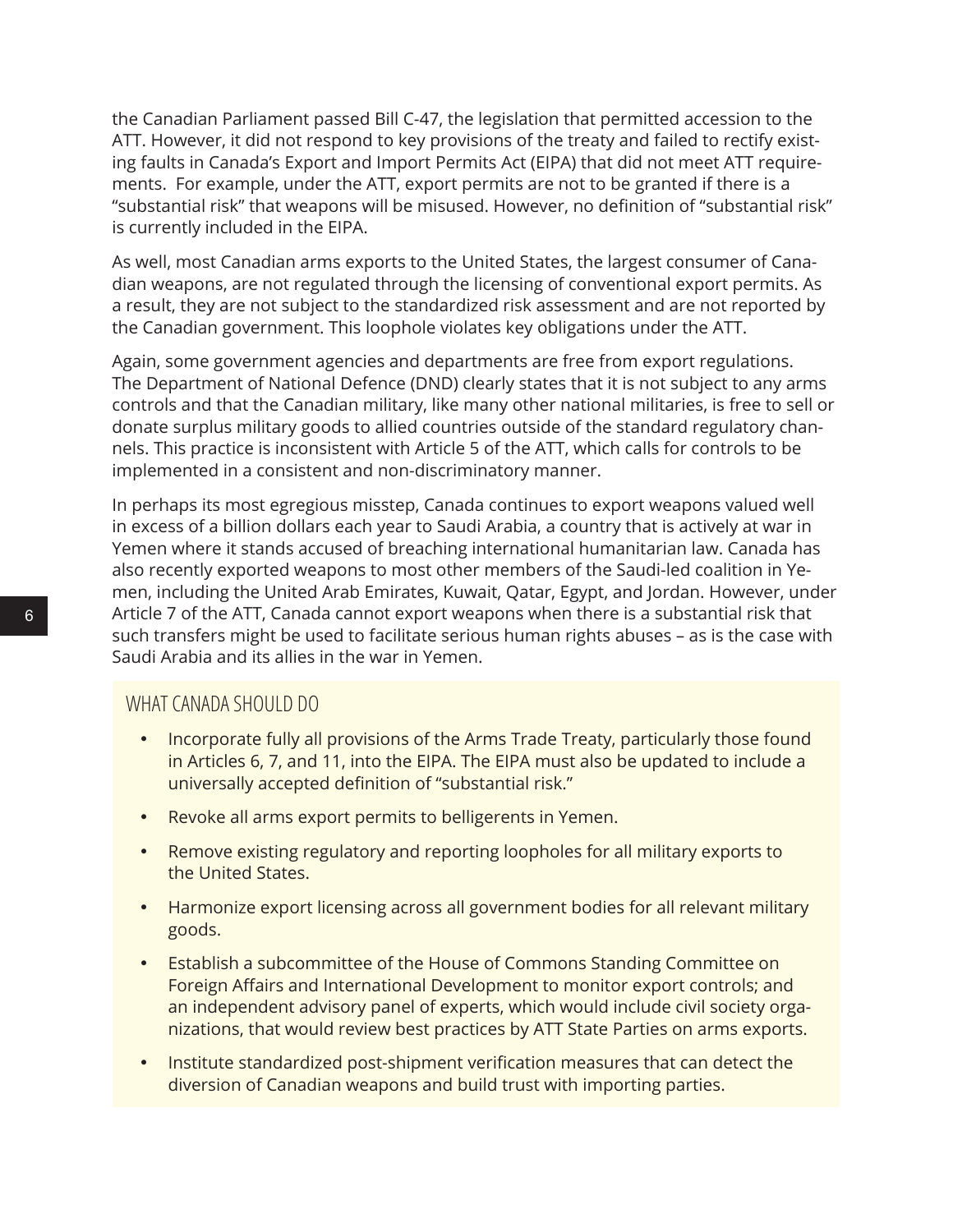# **ENSURE HUMAN CONTROL OVER NEW MILITARY TECHNOLOGIES**

### THE CONTEXT

Advances in artificial intelligence (AI) and robotics are transforming warfare. Many countries, particularly the United States and China, are investing in more autonomous weapon systems and making broader use of AI to augment human decision-making in warfare. Crucially, a great number of countries, including Canada, are focusing on research and development in the area of autonomous military systems.

Some weapon systems that currently operate with human control and oversight can also function without significant human control. Developments in machine learning, facial recognition technology, as well as other advancements, appear to be guiding or nudging human decision-making in particular directions, diminishing the level of human control.

The implications and risks of unpredictable and uncontrollable systems have been voiced by prominent AI experts and civil society organizations. Concerns are being raised about automation bias, the overreliance on technology; automation surprise, which occurs when systems act in unanticipated ways; and mode confusion, which occurs when user interface information is unexpected.

Discussions on the regulation of autonomous weapons have been taking place since 2014 at the United Nations Convention on Certain Conventional Weapons (CCW). While the vast majority of countries agree on the need for human control over weapon systems, they differ on how to achieve such control. All agree that existing international humanitarian law applies to autonomous weapons, but don't agree on whether existing laws are sufficient to determine human accountability for actions performed by a system that can perform some or many functions without direct human instruction.

Canada's position on autonomous weapons has largely been muted, with a short-lived period of promise that did not materialize in any leadership at the CCW or beyond it. When the issue arose on the international agenda in 2014, Canada supported a degree of human control over weapon systems and in the 2017 *Strong, Secure, Engaged* defence policy stated that the "Canadian Armed Forces is committed to maintaining appropriate human involvement in the use of military capabilities that can exert lethal force." It was never entirely clear what this means in practice, including whether there may be scenarios in which human involvement is not considered necessary.

A somewhat unexpected official change in position came about when it was announced that Canada would support efforts towards a ban on fully autonomous weapons, according to the mandate letter given to Minister of Foreign Affairs François-Philippe Champagne on December 13, 2019. This letter instructed the Minister to "advance international efforts to ban the development and use of fully autonomous weapons systems." However, this mandate has not been implemented. Indeed, when current Minister of Foreign Affairs Joly was given her mandate letter the reference to autonomous weapons was removed. With or without the mandate in place, Canada has been largely silent in CCW discussions.

In contrast to this silence, Canada is a strong promoter of responsible civilian AI development. Canada, along with France, pushed for the creation of the Global Partnership on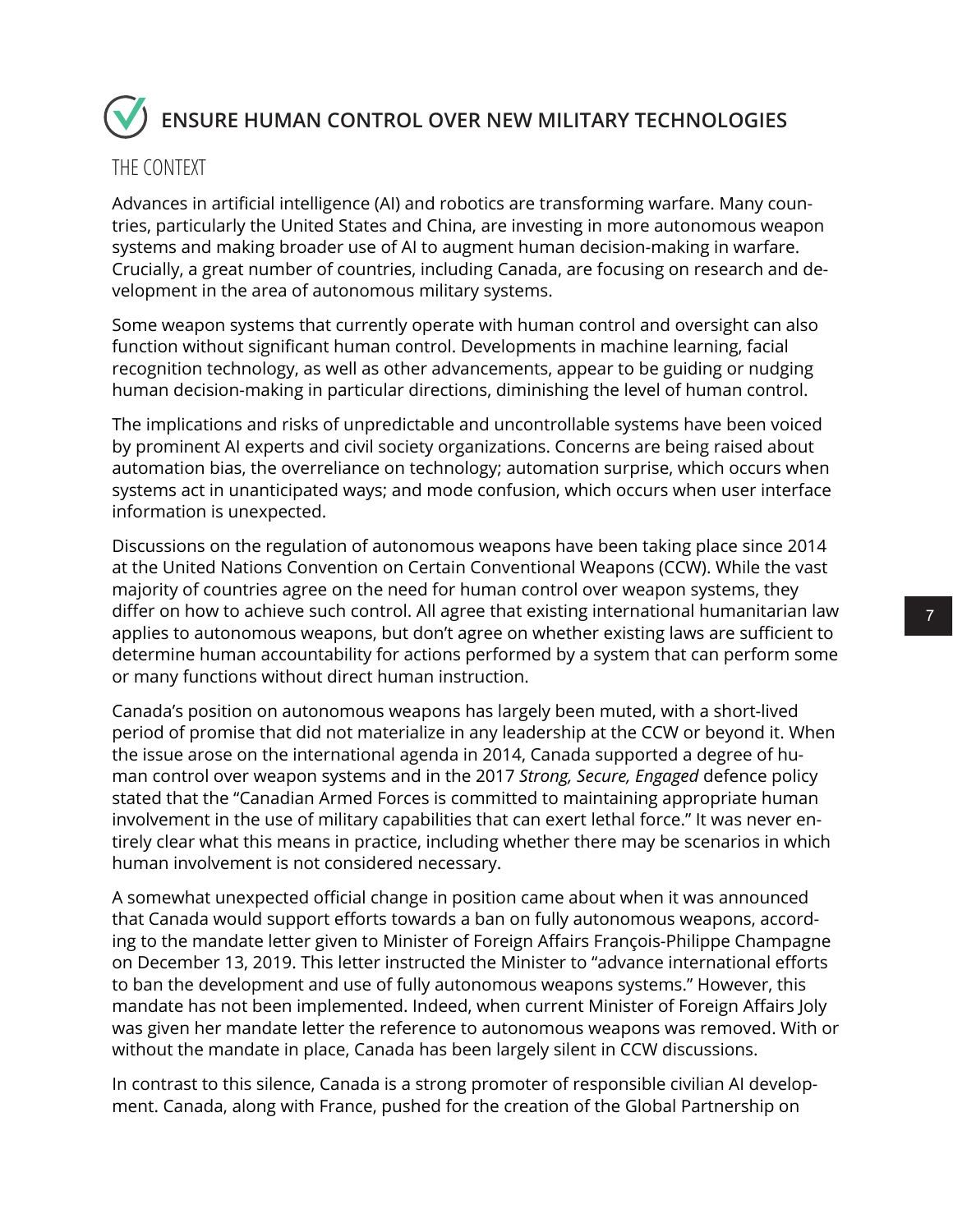Artificial Intelligence. Canada was the first country to publish its national strategy on AI. As such, there are opportunities for Canada to show leadership in the governance of new military technologies and, specifically, autonomous weapon systems.

WHAT CANADA SHOULD DO

- Support international calls to ban autonomous weapons that function without meaningful human control, and support regulatory efforts at the CCW and outside of CCW if it remains deadlocked.
- Host an international conference on autonomous weapons in the near future.
- Release a clear national policy on military applications of AI.
- Convene a group of domestic experts, including members of academia, industry and civil society, to advise Global Affairs Canada and DND on emerging technologies.

### **STRENGTHEN THE PROTECTION OF CIVILIANS IN ARMED CONFLICT**

### THE CONTEXT

The use of explosive weapons in populated areas (EWIPA), with its devastating impact on civilian lives and livelihoods, has become a top humanitarian priority. There is undeniable evidence of EWIPA use by both state and non-state actors in some of the most devastating contemporary conflicts.

When explosive weapons – aircraft bombs, heavy artillery, rockets, grenades, and improvised explosive devices – are detonated in populated areas, a staggering proportion of casualties are civilians. According to a report issued by UK-based group Action on Armed Violence, between the years 2011 and 2020, 262,413 civilians were killed or injured by EWI-PA – 91 per cent of all casualties.

But the devastating effects of EWIPA go far beyond immediate death and injury. Extensive damage to critical civilian infrastructure and essential services – including those related to health care, sanitation, and power – causes long-term harm and suffering, which are often underreported. EWIPA use also causes psychological trauma, hampers the work of humanitarian relief agencies, and drives forced displacement.

We already know how to solve this problem: states and non-state actors must stop using explosive weapons with wide-area effects in towns, cities, and other populated areas; and all available agencies must provide aid to those already affected by EWIPA.

An ongoing multilateral process led by the government of Ireland aims to address this problem through a politically binding declaration. The next, and final, round of multilateral consultations on this declaration is scheduled for February 2022 at the United Nations in Geneva. The expectation is that the draft text of the political declaration will be finalized then, ready to be adopted by supporting states.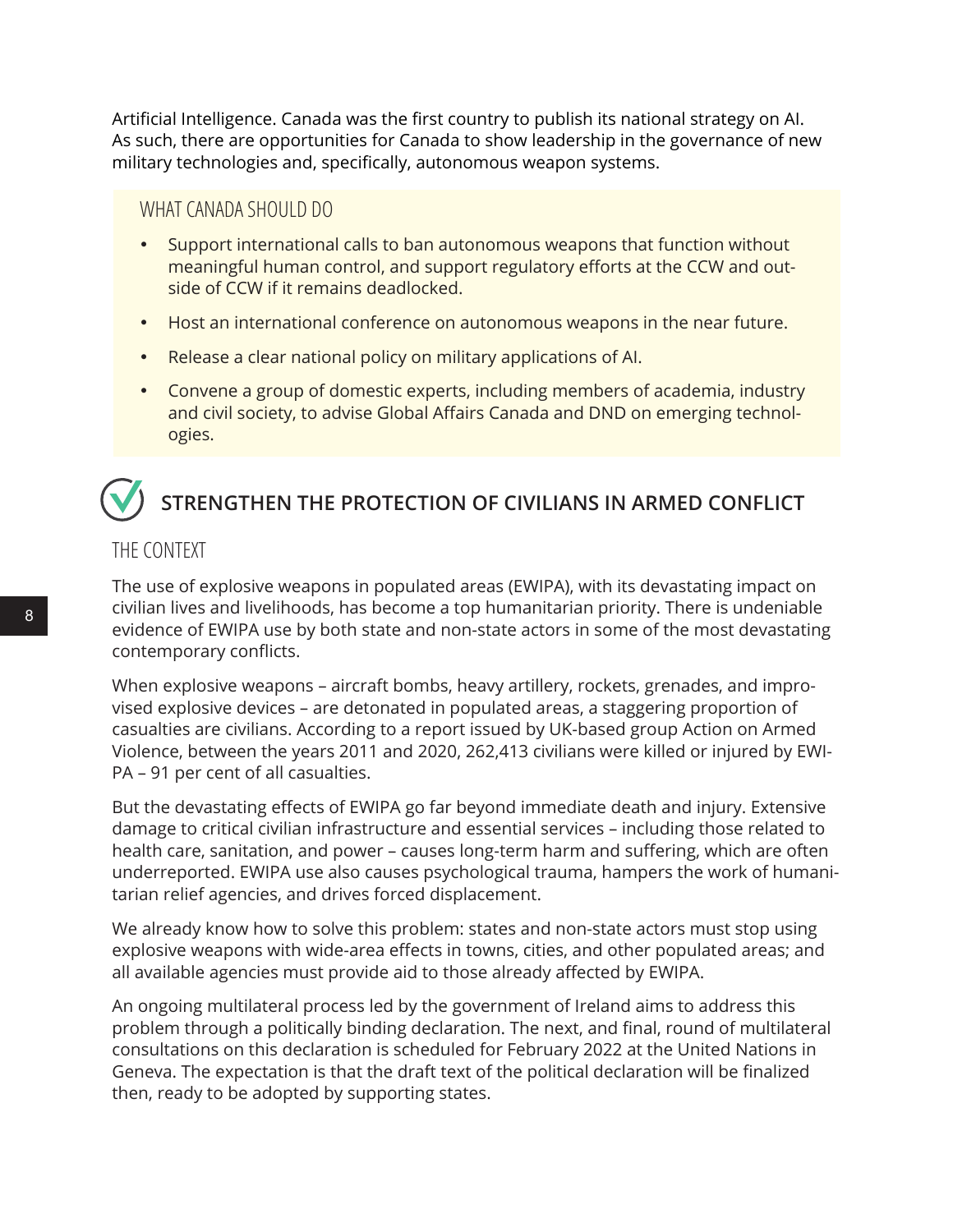The hope is that once there is a clear multilateral norm proscribing the use of EWIPA, its spirit and specific commitments will gradually be reflected in the military doctrines of many countries around the world.

### WHAT CANADA SHOULD DO

- Participate actively and constructively in the next round of consultations in Geneva, supporting a clear, unambiguous commitment to avoid the use of explosive weapons with wide-area effects in populated areas.
- Support a political declaration that goes beyond existing obligations to international humanitarian law to break new ground in protecting civilians from the devastating effects of armed violence and providing victim assistance.
- Review rules of engagement across all branches of the Canadian Armed Forces to ensure the highest standards are in place to protect civilians from the use of explosive weapons in populated areas.
- Consider the likelihood of the use of EWIPA during the risk assessment of prospective Canadian arms exports at Global Affairs Canada and deny authorizations when such a risk is identified.